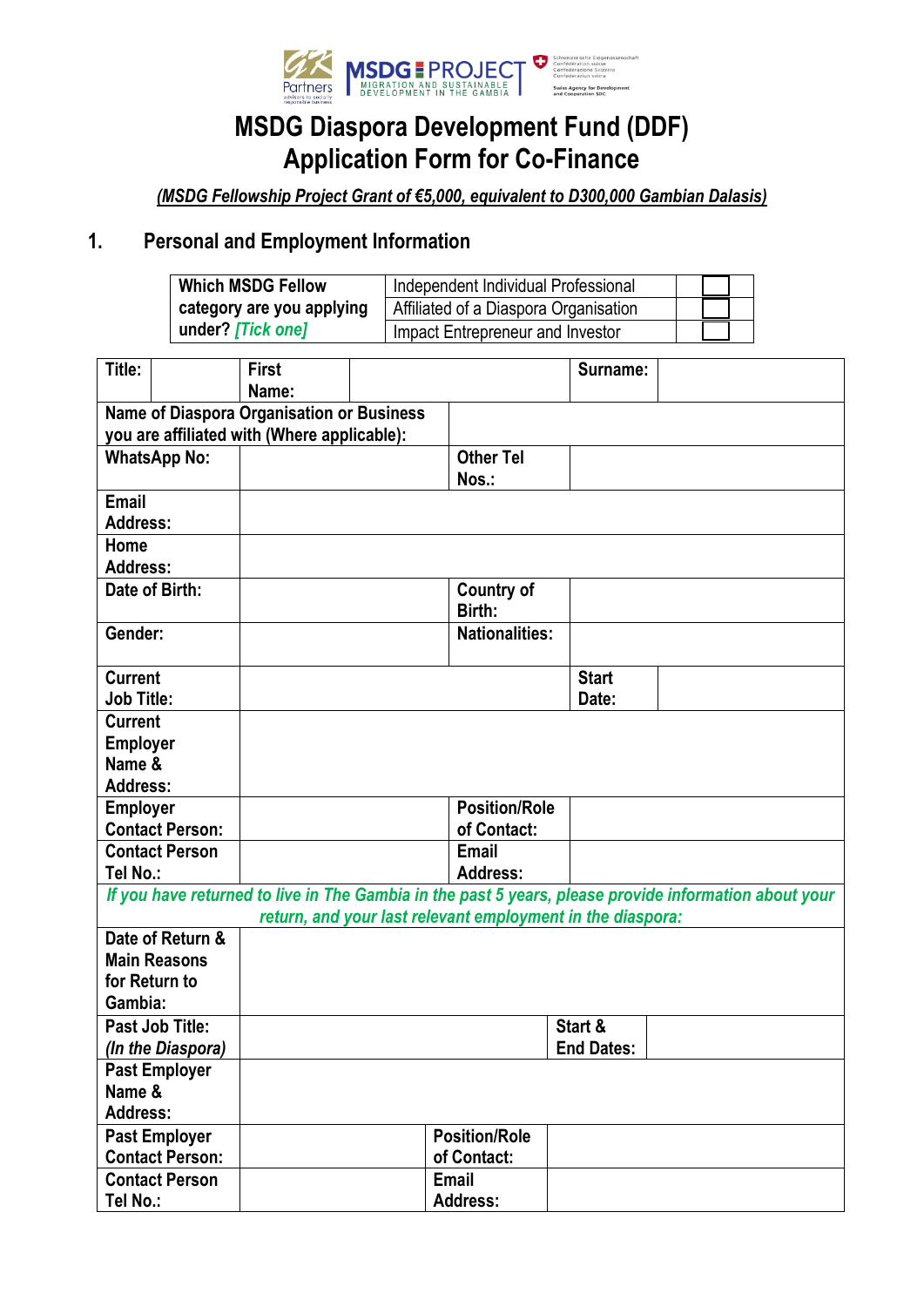

### **2. Education, Qualifications and Motivation**

|                                                                                                                                                                                                            | <b>Dates</b> | <b>School/Institution and Country</b> | Qualification |
|------------------------------------------------------------------------------------------------------------------------------------------------------------------------------------------------------------|--------------|---------------------------------------|---------------|
| <b>Primary and</b><br>Secondary<br><b>Schools</b><br><b>(Start and End</b><br>Dates)                                                                                                                       |              |                                       |               |
| <b>Main</b><br><b>Tertiary and</b><br>Professional<br><b>Qualifications</b><br><b>(Start and End</b><br>Dates)                                                                                             |              |                                       |               |
| Areas of professional,<br>technical or vocational<br>expertise relevant to the<br>needs in The Gambia:<br>(Maximum of 50 words)                                                                            |              |                                       |               |
| <b>Personal and professional</b><br>motivation for applying:<br>(Maximum of 150 words)<br>[What is the value-added,<br>skills/knowledge transfer, and<br>innovation you will bring to<br>the DDF project?] |              |                                       |               |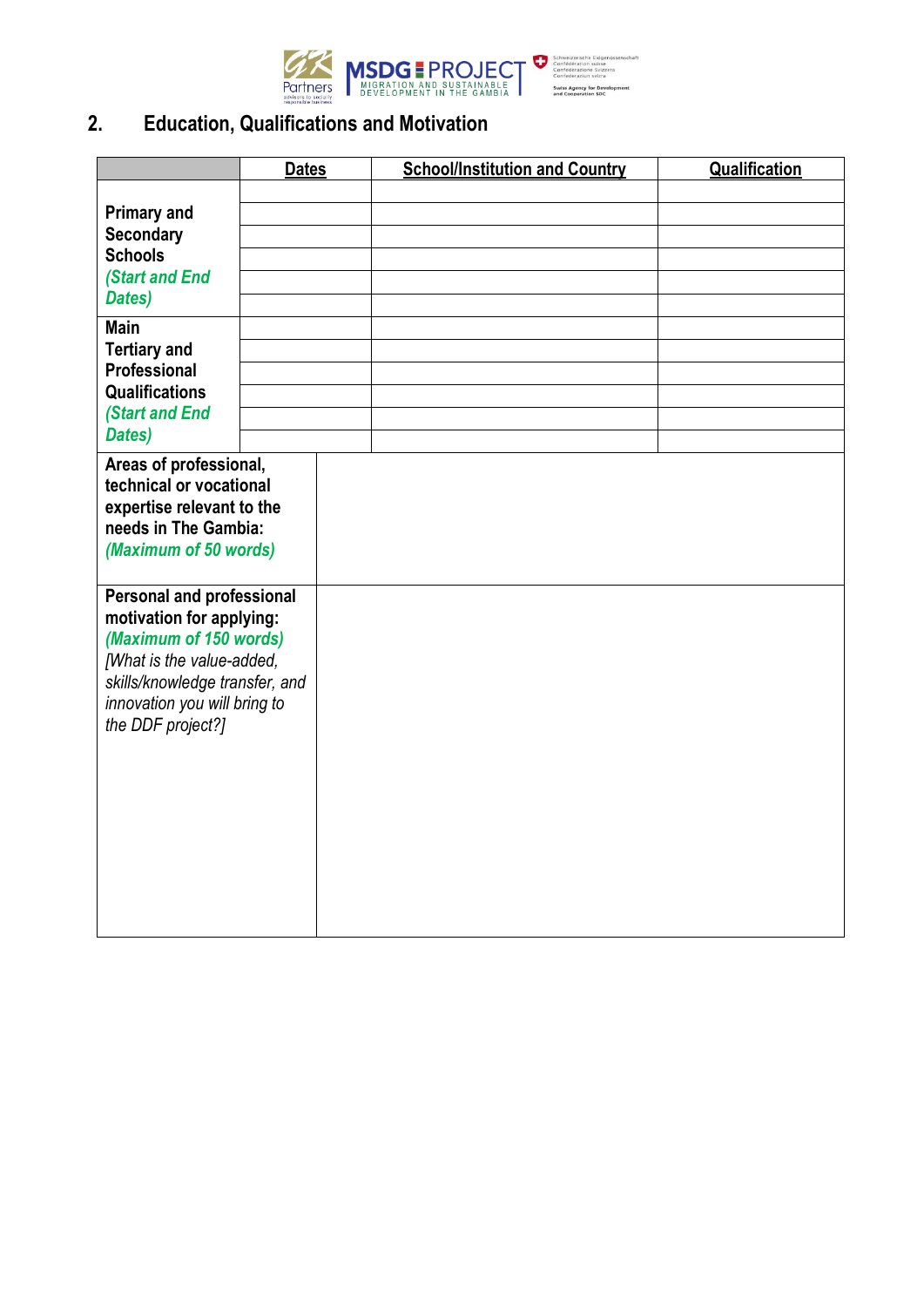

### **3. Proposed Activities, Results and Impact of the DDF Project**

| <b>Title of DDF Project:</b> |                                                                                           |
|------------------------------|-------------------------------------------------------------------------------------------|
| (Maximum of 10 words)        |                                                                                           |
|                              |                                                                                           |
|                              | Context and justification of the proposed DDF project in The Gambia /                     |
|                              | What is the situation in the sector/field of the proposed project? (Maximum of 150 words) |
|                              |                                                                                           |
|                              |                                                                                           |
|                              |                                                                                           |
|                              |                                                                                           |
|                              |                                                                                           |
|                              |                                                                                           |
|                              |                                                                                           |
|                              |                                                                                           |
|                              |                                                                                           |
|                              |                                                                                           |
|                              |                                                                                           |
|                              |                                                                                           |
|                              |                                                                                           |
|                              | What are the key challenges and/or opportunities to be addressed by the DDF project?      |
|                              | (Be specific; Use bullet points; Maximum of 100 words)                                    |
|                              |                                                                                           |
|                              |                                                                                           |
|                              |                                                                                           |
|                              |                                                                                           |
|                              |                                                                                           |
|                              |                                                                                           |
|                              |                                                                                           |
|                              |                                                                                           |
|                              |                                                                                           |

**What are the main activities to be undertaken as part of the DDF project?** *(Be specific; Give step-by-step action points; Use bullet points; Maximum of 150 words)*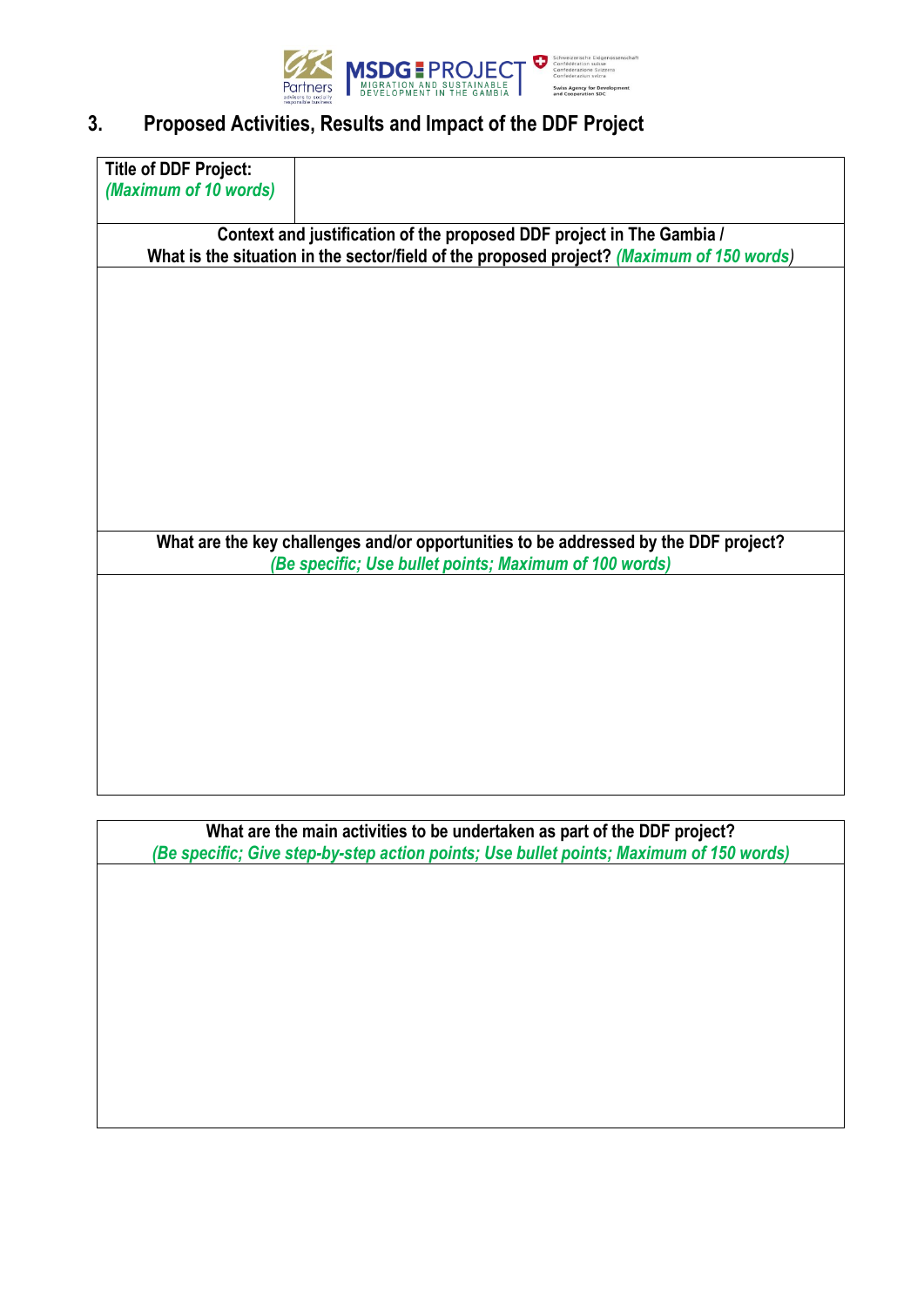

ent

| What are the main human, physical and other resources needed to deliver the DDF project?    |
|---------------------------------------------------------------------------------------------|
| (Be specific; Ensure that the project is feasible; Use bullet points; Maximum of 150 words) |
|                                                                                             |
|                                                                                             |
|                                                                                             |
|                                                                                             |
|                                                                                             |
|                                                                                             |
|                                                                                             |
|                                                                                             |
|                                                                                             |
|                                                                                             |
|                                                                                             |
|                                                                                             |
| Which groups of people will benefit directly from the DDF project; and how many?            |
| (Be specific; Use bullet points; Maximum of 100 words)                                      |
|                                                                                             |
|                                                                                             |
|                                                                                             |
|                                                                                             |
|                                                                                             |
|                                                                                             |
|                                                                                             |
|                                                                                             |
|                                                                                             |
|                                                                                             |
| What are the expected development outputs, results and impacts of the DDF project?          |
| How will the project improve livelihoods, resilience, personal, and community development?  |
| (Be specific; Use bullet points; Maximum of 150 words)                                      |
|                                                                                             |
|                                                                                             |
|                                                                                             |
|                                                                                             |
|                                                                                             |
|                                                                                             |
|                                                                                             |
|                                                                                             |
|                                                                                             |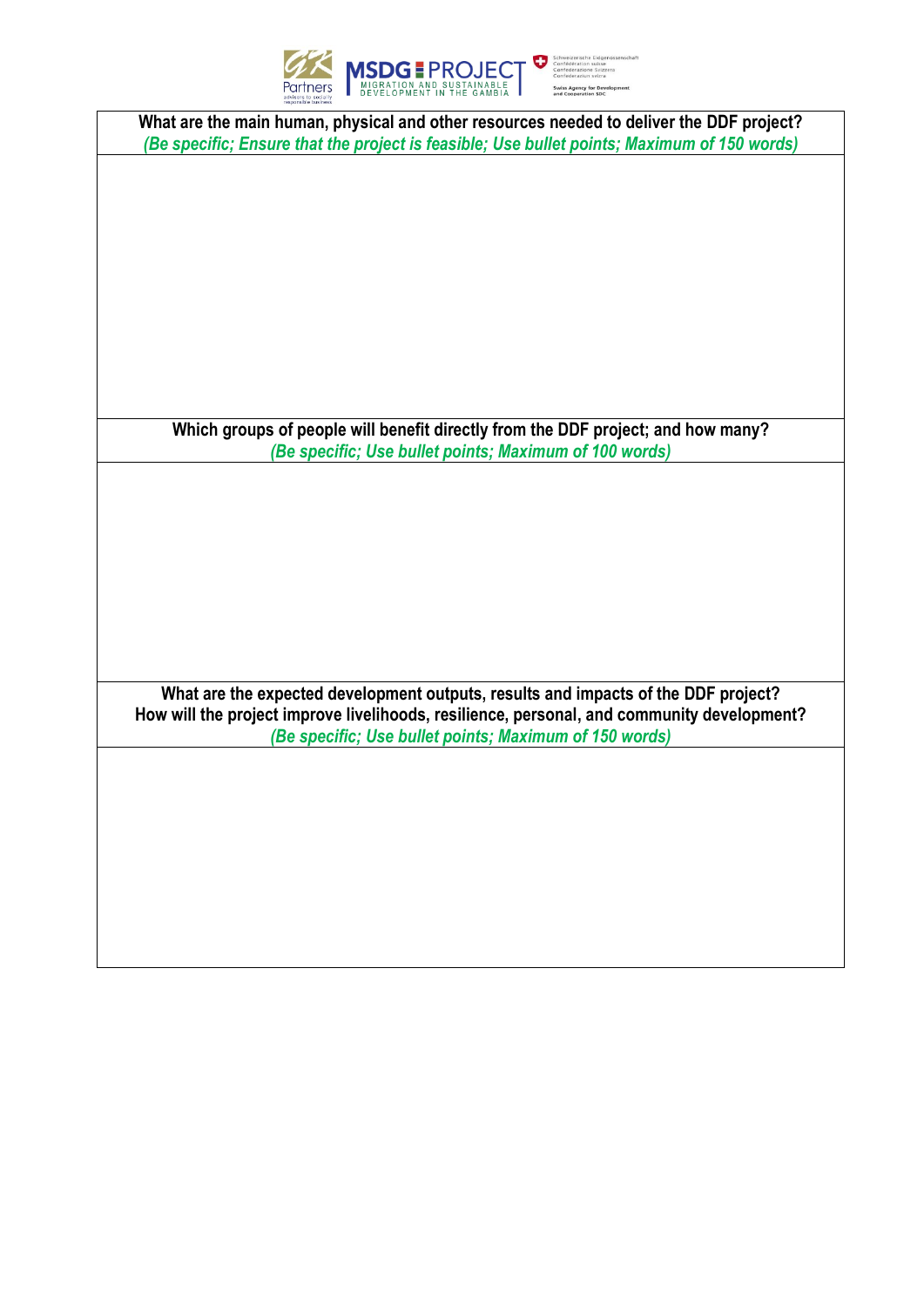

# **4. Partnership and Match-Funding of the Proposed DDF Project**

| <b>Partner Organisation</b>                                                                                                                    |  |                                                                                                             |  |
|------------------------------------------------------------------------------------------------------------------------------------------------|--|-------------------------------------------------------------------------------------------------------------|--|
| Name & Address:                                                                                                                                |  |                                                                                                             |  |
|                                                                                                                                                |  |                                                                                                             |  |
|                                                                                                                                                |  |                                                                                                             |  |
| <b>Partner Organisation</b>                                                                                                                    |  | <b>Position/Role</b>                                                                                        |  |
| <b>Contact Person:</b>                                                                                                                         |  | of Contact:                                                                                                 |  |
| <b>Contact Person</b><br>Tel No.:                                                                                                              |  | <b>Contact Email</b><br><b>Address:</b>                                                                     |  |
| Is the proposed DDF project a new initiative or                                                                                                |  |                                                                                                             |  |
| part of existing/ongoing activities in Gambia?                                                                                                 |  |                                                                                                             |  |
| Where are the majority of the beneficiaries                                                                                                    |  |                                                                                                             |  |
| based; in the rural or urban areas?                                                                                                            |  |                                                                                                             |  |
| If the DDF project is to create jobs,                                                                                                          |  |                                                                                                             |  |
| how many jobs do you expect to create?                                                                                                         |  |                                                                                                             |  |
| How long will it take to implement the DDF                                                                                                     |  |                                                                                                             |  |
| project (in months)? [Maximum 9 months]                                                                                                        |  |                                                                                                             |  |
| As MSDG Fellow leading the DDF project, how<br>many days will you spend on the project?                                                        |  |                                                                                                             |  |
| What would the €5,000 / D300,000                                                                                                               |  |                                                                                                             |  |
| <b>DDF Project Grant be spent on?</b>                                                                                                          |  |                                                                                                             |  |
| [Be specific]                                                                                                                                  |  |                                                                                                             |  |
|                                                                                                                                                |  |                                                                                                             |  |
| How much cash match-funding is expected, to                                                                                                    |  |                                                                                                             |  |
| complement the DDF project grant?                                                                                                              |  |                                                                                                             |  |
| What is the value of expected in-kind match-                                                                                                   |  |                                                                                                             |  |
| funding through donations of equipment,                                                                                                        |  |                                                                                                             |  |
| materials, supplies etc?                                                                                                                       |  |                                                                                                             |  |
| What is the value of expected in-kind match-                                                                                                   |  |                                                                                                             |  |
| funding through discounted and pro bono<br>technical, professional and other services?                                                         |  |                                                                                                             |  |
| How would activities be funded after the DDF                                                                                                   |  |                                                                                                             |  |
| project, to ensure sustainability in the medium                                                                                                |  |                                                                                                             |  |
| and long term?                                                                                                                                 |  |                                                                                                             |  |
|                                                                                                                                                |  | I hereby confirm that:                                                                                      |  |
| $\bullet$                                                                                                                                      |  | The information I have given in this DDF application form is true and correct;                              |  |
| ٠                                                                                                                                              |  | I am attaching an up-to-date CV/ résumé, and a signed letter from partner organisation in The Gambia;       |  |
| ٠                                                                                                                                              |  | I am attaching a recent Annual Report and Accounts (applicable to organisations and businesses);            |  |
| $\bullet$                                                                                                                                      |  | I have not been involved in activities that may bring the MSDG Project and DDF scheme into disrepute;       |  |
| $\bullet$                                                                                                                                      |  | If this application is successful, I shall undertake the project in line with the DDF guidelines and terms; |  |
| I consent to information about my participation in the DDF scheme be used to promote and develop the<br>programme and related MSDG activities. |  |                                                                                                             |  |
| <b>Applicant's Signature:</b>                                                                                                                  |  |                                                                                                             |  |
|                                                                                                                                                |  |                                                                                                             |  |
|                                                                                                                                                |  |                                                                                                             |  |
| Date of Signature:                                                                                                                             |  |                                                                                                             |  |
| <b>Applicant's Location:</b>                                                                                                                   |  |                                                                                                             |  |
| (Town/City & Country)                                                                                                                          |  |                                                                                                             |  |